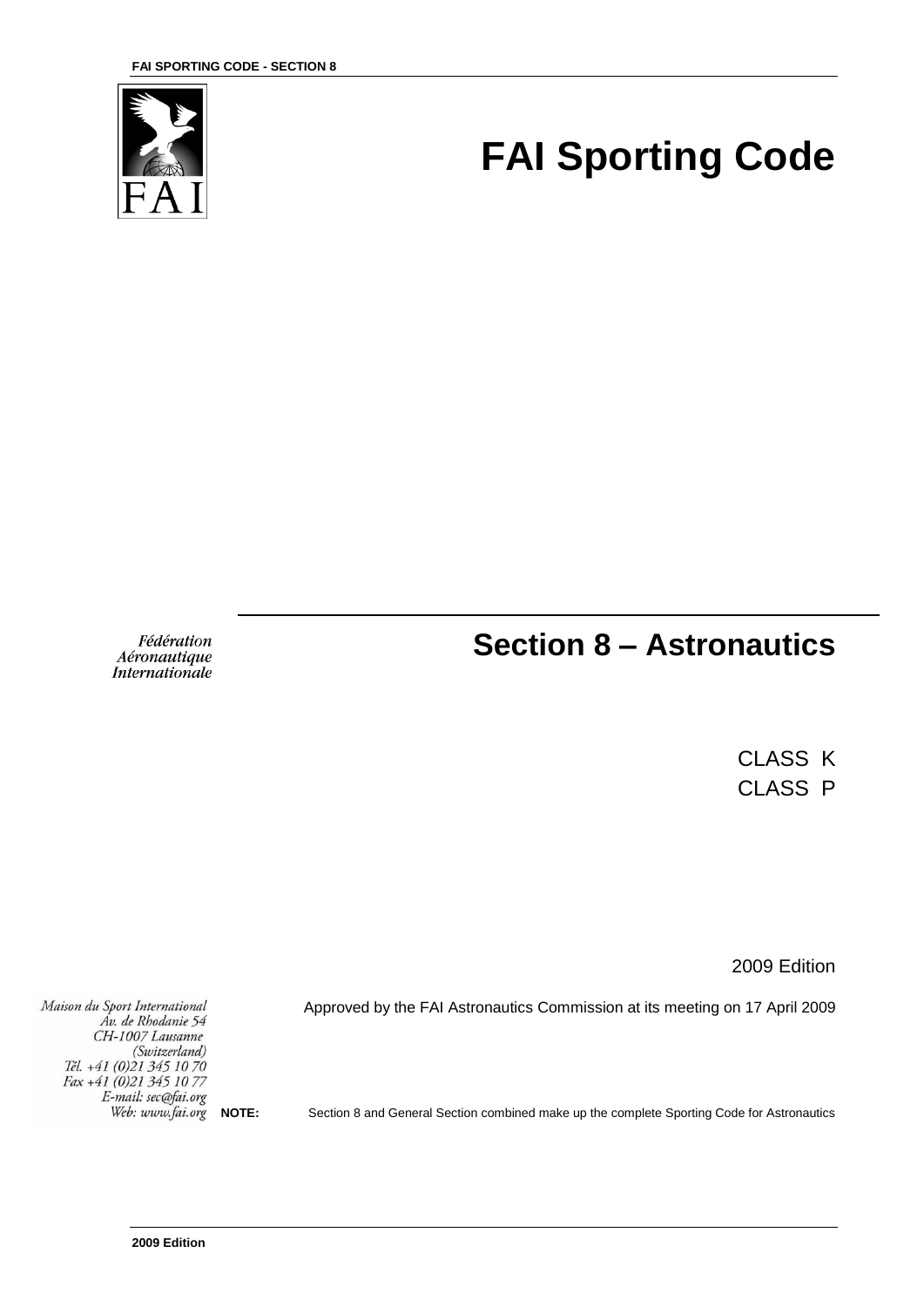### **FEDERATION AERONAUTIQUE INTERNATIONALE Avenue de Rhodanie 54 – CH-1007 Lausanne - Switzerland**

#### Copyright 2009

All rights reserved. Copyright in this document is owned by the Fédération Aéronautique Internationale (FAI). Any person acting on behalf of the FAI or one of its Members is hereby authorized to copy, print, and distribute this document, subject to the following conditions:

- **1. The document may be used for information only and may not be exploited for commercial purposes.**
- **2. Any copy of this document or portion thereof must include this copyright notice.**

Note that any product, process or technology described in the document may be the subject of other Intellectual Property rights reserved by the Fédération Aéronautique Internationale or other entities and is not licensed hereunder.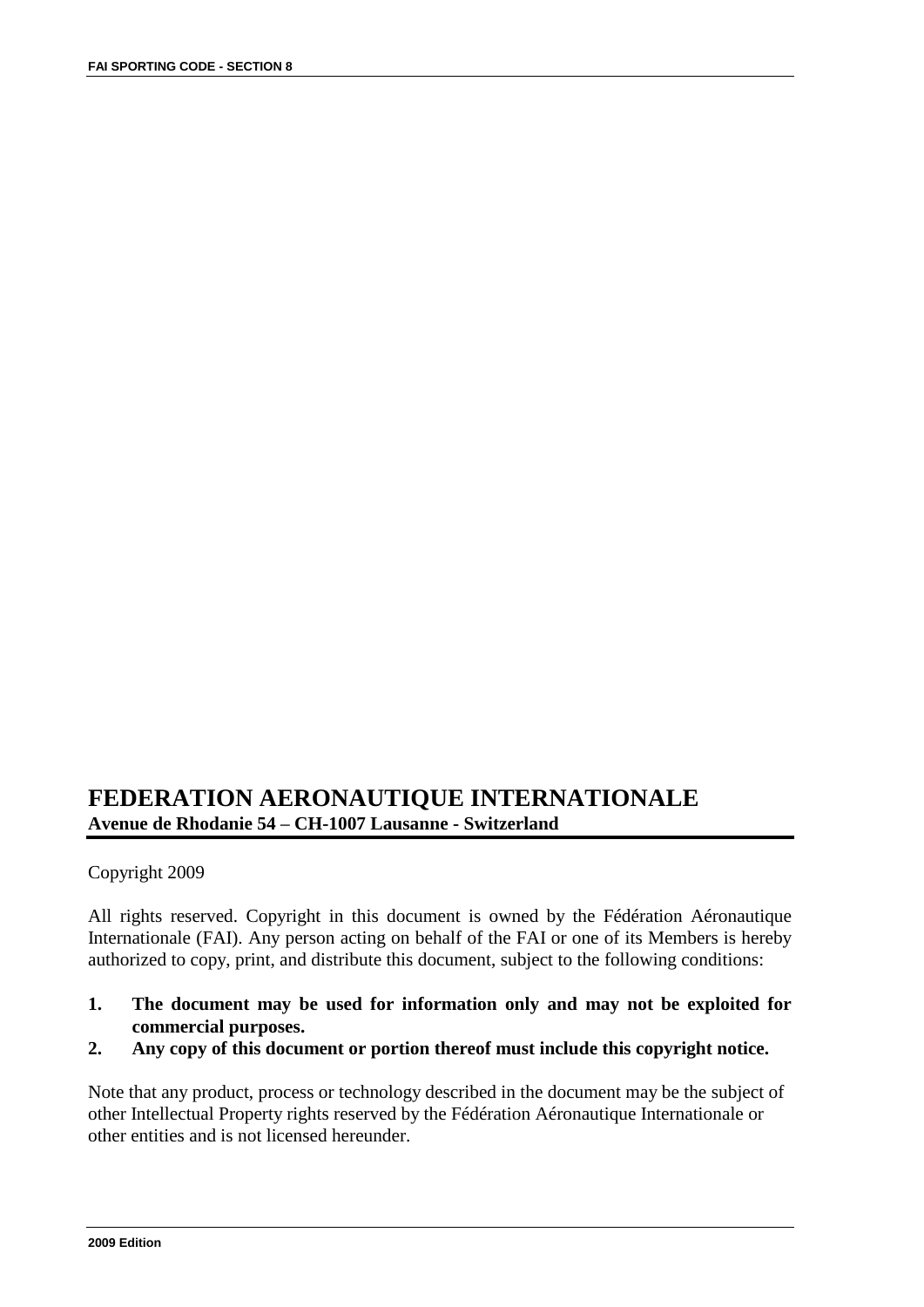## INDEX

#### Page

| <b>Chapter 1 - INTRODUCTION</b>                       |    |
|-------------------------------------------------------|----|
| <b>Chapter 2 - DEFINITIONS AND CONDITIONS</b>         | 2  |
| <b>Chapter 3 - ABSOLUTE SPACE RECORDS</b>             | 5  |
| Chapter 4 - RECORDS FOR SPACECRAFT ONLY (CLASS K)     | 7  |
| Chapter 5 - RECORDS FOR AEROSPACECRAFT ONLY (CLASS P) | 9  |
| <b>Chapter 6 - MEASUREMENTS</b>                       | 10 |
| <b>Chapter 7 - RECOGNITION OF RECORDS</b>             | 10 |
| <b>Chapter 8 - COMPOSITION OF A RECORD FILE</b>       | 11 |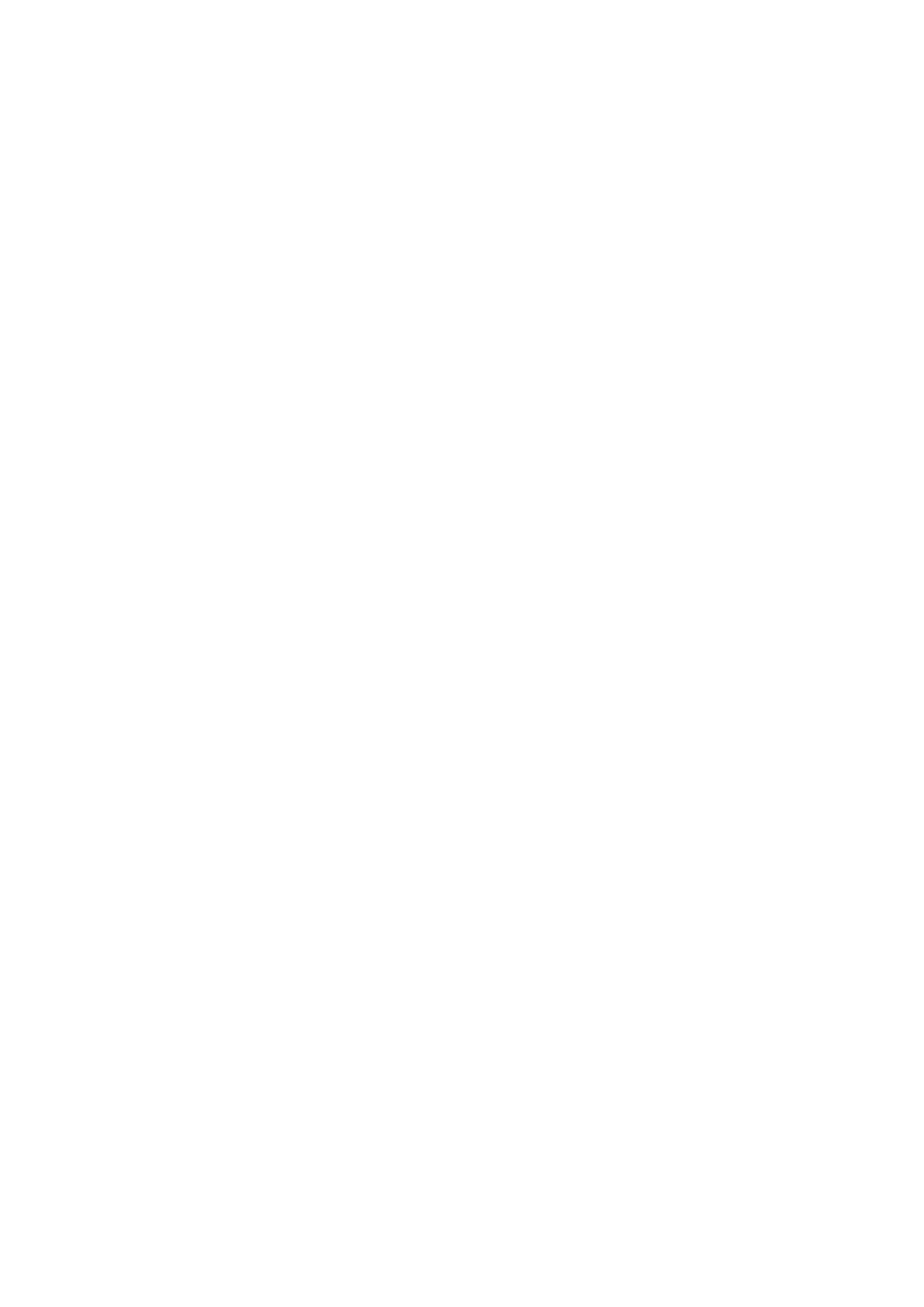#### **INTRODUCTION**

1.1 The purpose of this Code is to provide for the international recognition of flights in space by men and women and of their achievements.

#### 1.2 VALIDITY AND SCOPE

The text of the present section of the Sporting Code contains regulations applicable to records set by manned spacecraft (Class K) or aerospacecraft (Class P). Chapters 2, 6, 7 and 8 deal with common conditions for certification of all records. Chapters 3 to 5 deal with specific records for all or certain categories of spaceships.

In accordance with the provisions of the General Section of the Sporting Code, FAI does not certify records of unmanned spaceships.

#### 1.3 COMPLEMENTARY RULES

The General Section contains the rules and regulations that apply to all FAI-recognised activities. The General Section and Section 8 combined make up the Sporting Code for spacecraft and aerospacecraft.

#### 1.4 **AUTHORITY FOR THE CODE**

The drafting and amendment of this code are the responsibility of the FAI Astronautics Commission (ICARE).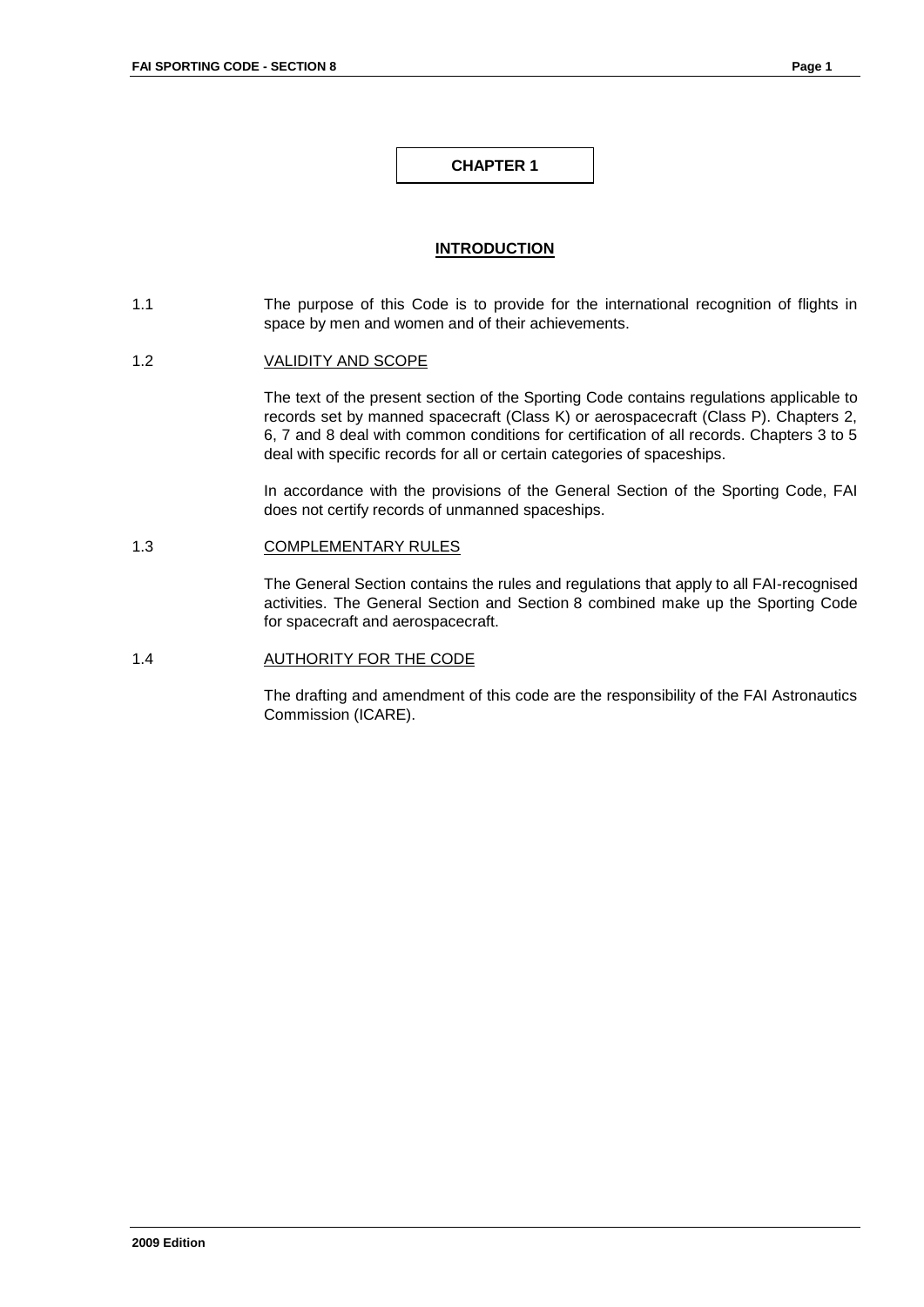#### **DEFINITIONS AND CONDITIONS**

#### 2.1 MISSION A mission comprises all the happenings and activities, scheduled or not, of a spaceship and its crew from the moment and place of take-off to the moment and place of termination of flight.

- 2.1.1 Near-space mission : A mission which remains entirely inside the sphere of influence of the Earth.
- 2.1.2 **Outer-space mission**: A mission which at least in part abandons the sphere of influence of the Earth.
- 2.2 DEFINITIONS AND CLASSES OF SPACESHIP a) Spacecraft (Class K) Vehicle capable of flight in space.
	- b) Aerospacecraft (Class P) A craft capable of flight in space and of sustained and controlled flight in the atmosphere. It must also be capable of soft touch-down on land and/or sea.

c) Reusable Spaceship (Class K or Class P) : A spaceship capable of making two manned consecutive flights in such manner that a minimum of 90% (in mass) of the elements constituting the take-off empty mass of the first flight will be present in the take-off empty mass of the second flight.

#### 2.3 CELESTIAL BODY

Accumulation of matter in space (excluding the planet Earth) with sufficient mass and density to allow a spaceship to orbit in free fall around it.

#### 2.4 TIME

Time shall be recorded in UTC (Universal Time, Coordinated).

#### 2.5 REFERENCE ELLIPSOID

The reference ellipsoid shall be that of the International Astronomical Union and its characteristics are at present:

semi-major axis = equatorial radius =  $6,378,137.0$  metres

semi-minor axis = polar radius =  $6,356,752.3$  metres

equatorial radius - polar radius  $\frac{1}{2}$  equatorial radius  $= 0.003352813$ 

#### 2.6 ALTITUDE

The altitude reached is approximately the difference between the distance of the space vehicle from the centre of the earth and the radius of the reference ellipsoid corresponding to the sub-spaceship point at the given time.

The altitude (h) of a spaceship is precisely defined as:

h =  $r - a + (a - b) \sin^2 \varphi$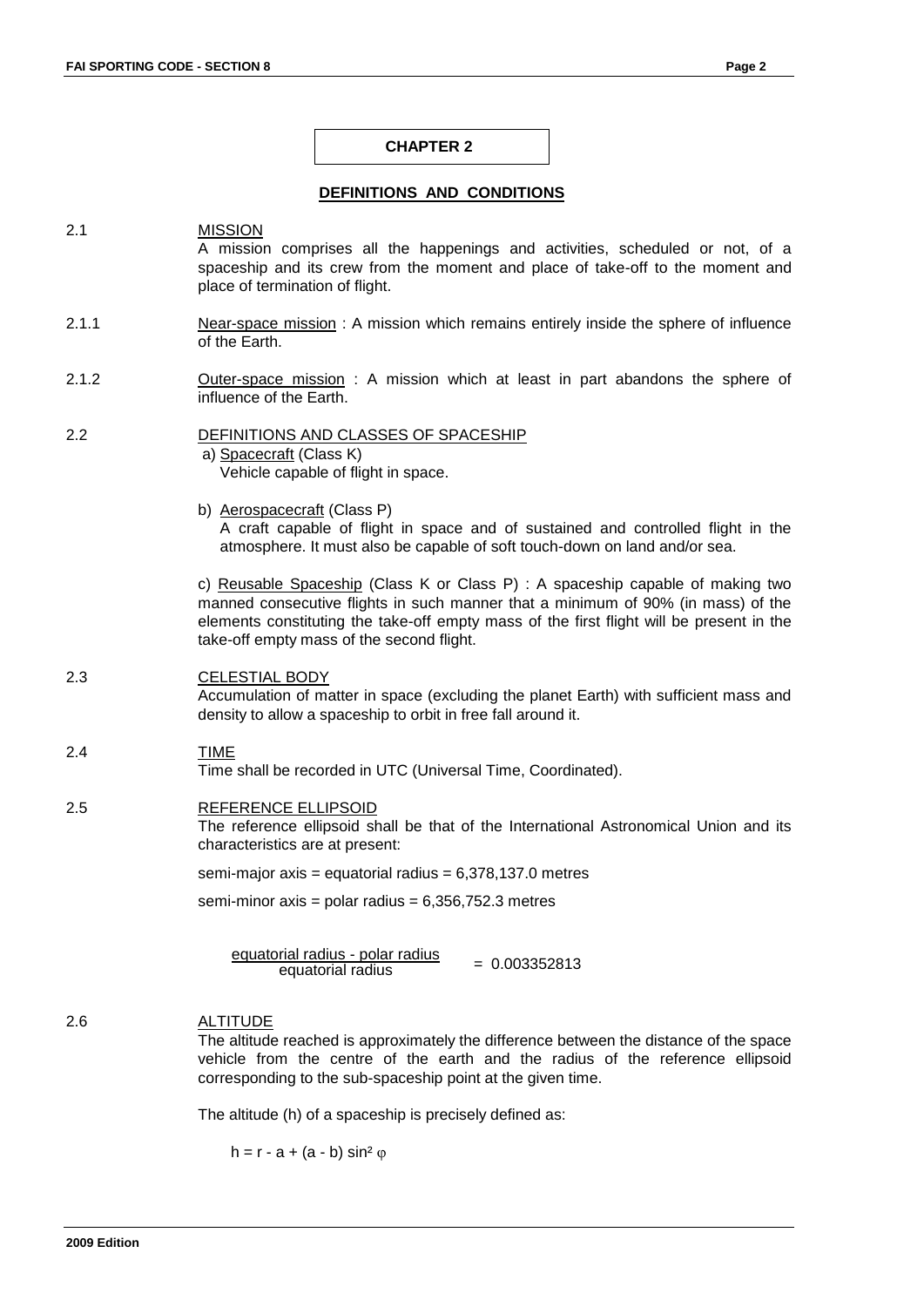$r =$  geocentric distance of the spaceship

 $\varphi =$  geocentric latitude

a, b = semi-major and semi-minor axes of the Earth reference ellipsoid.

Note: Altitude records will only be considered for near-space missions.

- 2.7 DISTANCE
- 2.7.1 Distance to Earth

The distance reached at the maximum separation between the Earth's centre and the spaceship at any given moment of the mission after discounting the equatorial radius of Earth. It shall be measured in the Galilean set of axes of the Solar System between the Earth's centre and the spaceship location.

The distance h from a spaceship to the Earth is precisely defined as:  $h = r - a$  (see 2.6 for an explanation of the symbols).

- Notes: 1. In practice, space distances are measured by electromagnetic signals. An electromagnetic signal sent from a radio telescope on Earth to the spaceship at time  $t_0$  is received by the spaceship at time  $t_1$  (in the proper local time) and immediately returned to Earth where the return signal is received at time  $t<sub>2</sub>$ . The measurement is independent of  $t_1$ , but it is linked to  $t_1$ . The corresponding measure of distance D is given by:  $D = c (t_2 - t_0)/2$ , where c is the theoretical velocity of light in vacuum : 299,792,458 m/s (with small corrections for electromagnetic propagation in the atmosphere) and the relationship between D, r and h, take into account the geographical position of the radio telescope.
	- 2. Distance to earth records will only be considered for outer-space missions.

#### 2.7.2 Distance in Near Space (for suborbital missions)

The distance D travelled in near space by a suborbital spacecraft or aerospacecraft is measured along the Von Karman ellipsoid (ellipsoid at 100 km altitude) in the geocentric set of axes rotating with Earth. That distance is measured between the point of entry into outer space (latitude  $\varphi_1$ , longitude L<sub>1</sub>) and the point of exit (latitude  $\varphi_2$ , longitude  $L_2$ ).

The latitude and longitude of a point of space are defined as those of the point on the Earth's surface at the vertical of which is the space point of interest. Due to small dissymmetry of the geoid, errors of up to 400 m are possible. Hence the accuracy of the following computations is of the order of a few hundred metres.

The distance D is a function of the three angles  $\varphi$ 1,  $\varphi$ 2, (L<sub>2</sub> - L<sub>1</sub>) and the semi-axes A and B of the Von Karman ellipsoid:

 $A =$  equatorial semi-axis =  $a + 100$  km = 6,478,137.0 m  $B =$  polar semi-axis =  $b + 100$ km = 6,456,752.3 m

The following quantities are required to complete the computation:

i) The "pseudo-latitudes"  $\psi$ 1 and  $\psi$ 2, which are proportional to the distance to the equator along the Von Karman ellipsoid.

 $\psi_1 = \varphi_1$  - (0°.1421) sin 2 $\varphi_1$ 

 $\psi_2 = \varphi_2$  - (0°.1421) sin 2 $\varphi_2$ 

ii) The angle α, the usual angle of spherical geometry between the directions  $ψ_1$ ,  $L_1$ and  $\psi_2$ ,  $L_2$  :

cos  $\alpha$  = sin  $\psi_1$  sin  $\psi_2$  + cos  $\psi_1$  cos  $\psi_2$  cos  $(L_2 - L_1)$ ;  $0^\circ \le \alpha \le 180^\circ$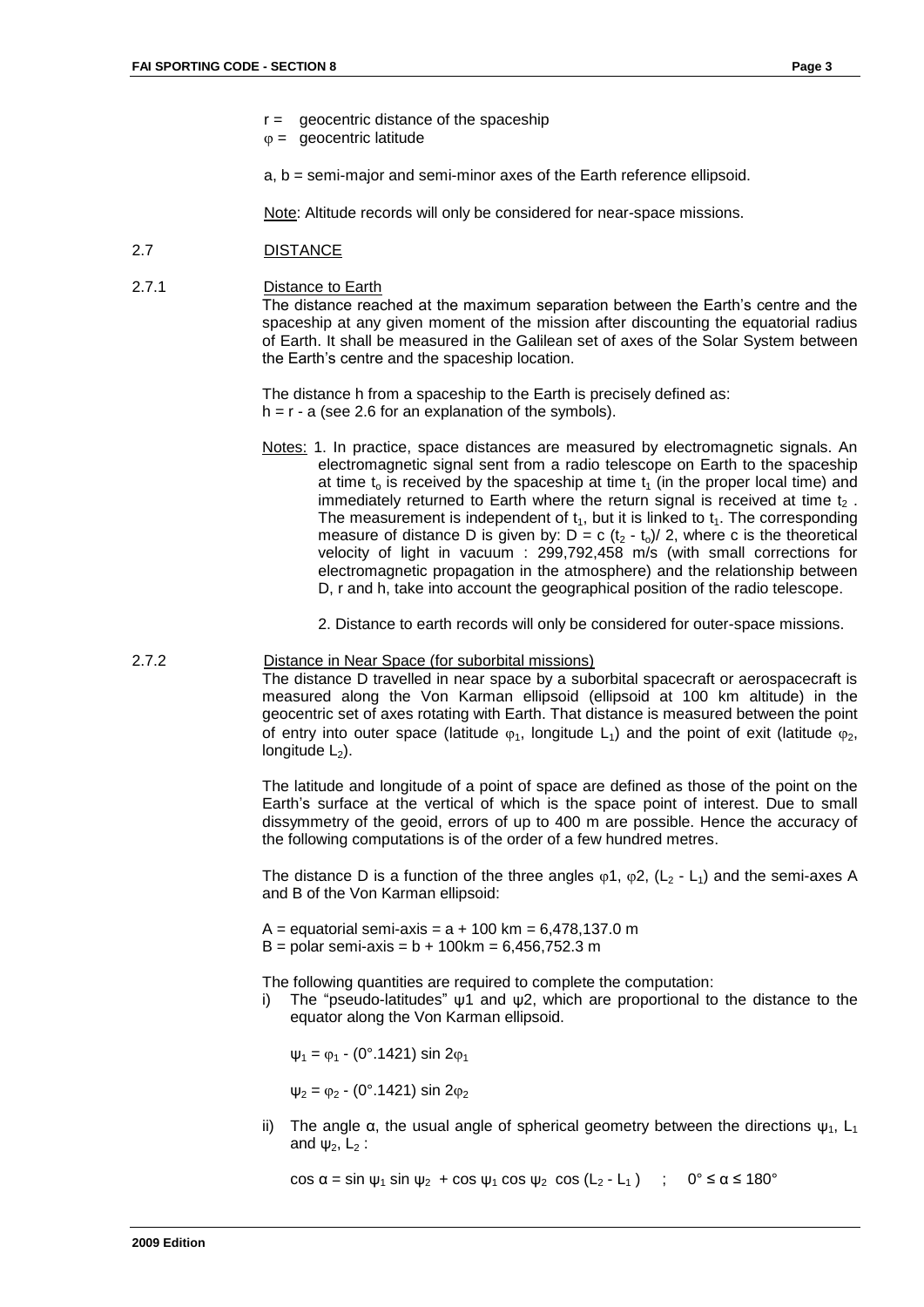iii) The inclination  $\lambda$  (on the equator) of the corresponding great circle :

cos  $\lambda = \cos \psi_1 \cos \psi_2$  | sin (L<sub>2</sub> - L<sub>1</sub>) | / sin  $\alpha$  ; 0°  $\le \lambda \le 90^\circ$ 

iv) To within the stated accuracy, the distance D is then given by the following expressions, where the angle  $\alpha$  is given in radians:

a) If  $\alpha \le 168^\circ$  :

 $D = \alpha [(3A + B) + (A - B) \cos 2λ] / 4$ 

that is :

 $D = \alpha$  (6,472.79 + 5.35 cos 2λ) km

b) In all cases :

 $(A + B)$  α / 2 ≤ D ≤ α [(3A + B) + (A - B) cos 2λ ] / 4 ≤ A α

that is :

6,467.44α km ≤ D ≤ α (6,472.79 + 5.35cos 2λ) km ≤ 6,478.14α km

The largest possible value of D is between antipodal points and is 20,318.07 km, which corresponds to the lower limit of the final expression for  $\alpha = \pi$  (and also to that expression when  $\lambda = 90^{\circ}$ ).

- 2.7.3 Distance Travelled (for suborbital missions) The distance travelled is measured from the point of lift-off to the point of touch down at which the planned operation is terminated.
- 2.7.4 Distance covered on the surface of a celestial body The distance from the astronaut to the spacecraft measured along the mean surface of the celestial body through the shortest distance between two points.
- 2.7.5 Distance in untethered free flight

Maximum distance between an untethered astronaut in free flight and the closer of either the spaceship he left or that towards which he is travelling. This distance is to be measured along a straight line from either spaceship. The astronaut must return to a spacecraft or aerospacecraft alive using and controlling his own propulsion system attached to the spacesuit. All motion out and back must be the result of prime mover(s) carried by the astronaut himself with no translational aid from the spaceship.

```
2.8 TAKE-OFF PLACE AND TIME
```
The centre of the precise place and the time at which the spacecraft starts moving by its own means without external human help. For outer-space missions the reference system will be astronomically fixed (Sun plus fixed Stars). For near space missions the reference axis will be centred at the Earth Centre but not rotating with Earth. For suborbital flights, as defined in paragraph 2.18.6, the reference axis will be centred at the Earth Centre and rotating with Earth.

```
2.9 TAKE-OFF EMPTY MASS
      The total mass of the spaceship at take-off place and time, excluding the masses of 
      the crew, the propellant and all other consumables needed for the mission. If part of 
      the crew and their life support consumables are replaced by ballast, that ballast will not 
      count for the total mass.
```
2.10 PAYLOAD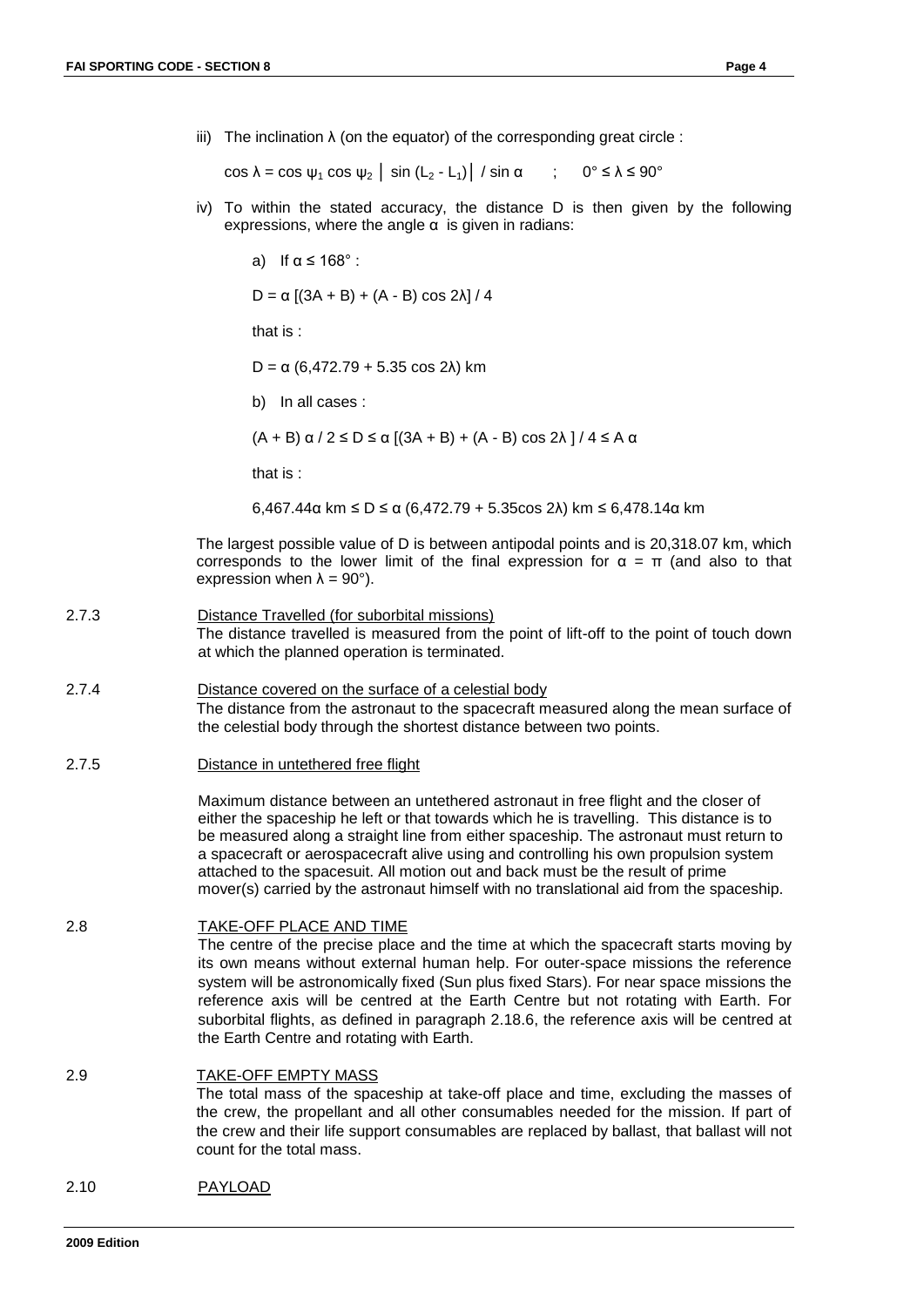The payload is defined as the mass carried for scientific, technical, or operational reasons in the compartment(s) especially incorporated into the aerospacecraft design for such purpose and which is not required for the basic operation of the aerospacecraft or crew support.

2.11 GREATEST MASS The greatest mass includes that of the astronauts, all equipment required for vehicle operation and crew support and mass of payload or cargo.

#### 2.12 DURATION

- 2.12.1 Flight duration This is the time measured from lift-off to touchdown at the point of termination of the performance.
- 2.12.2 Extravehicular duration in space This is the time spent outside the spaceship, during which an astronaut does not depend for his survival on any connection with the spaceship but upon an autonomous life support system.

Note: Exit from and entry into the spaceship are defined as being the instant when the astronaut has completely overstepped the spaceship's outer cover.

2.12.3 Extravehicular duration on the surface of the celestial body

This is the time spent outside the spaceship on the surface of a celestial body during which an astronaut must rely for his survival only upon autonomous life support system excluding any connection with a non-integrated survival source.

Notes: 1. Exit from and entry into the spaceship are defined as being the instant when the astronaut has completely overstepped the spaceship's outer cover.

2. If one or more astronauts travel on the surface of the celestial body aboard an air-conditioned vehicle, the time spent in that vehicle will not count in the duration of stay outside the spacecraft.

- 2.12.4 Duration of stay in orbit around a celestial body This is computed from the termination of thrust application necessary to establish the orbit up to the time of application of thrust required to leave the orbit.
- 2.12.5 Minimum time between two consecutive flights in a reusable vehicle. This is time is measured from the time of termination of the first flight to the time of take off of the second flight.
	- Notes: 1. Both flights have to comply with all other conditions for completed space flights.
		- 2. The record holder will be the crew commander of the second flight.

#### 2.13 TERMINATION OF FLIGHT

For the purpose of the record, the place and time of termination of the flight shall be either the point and time at which the pilot touches the earth's surface or the point and time at which he receives assistance by any means external to the original spaceship which achieved the maximum performance.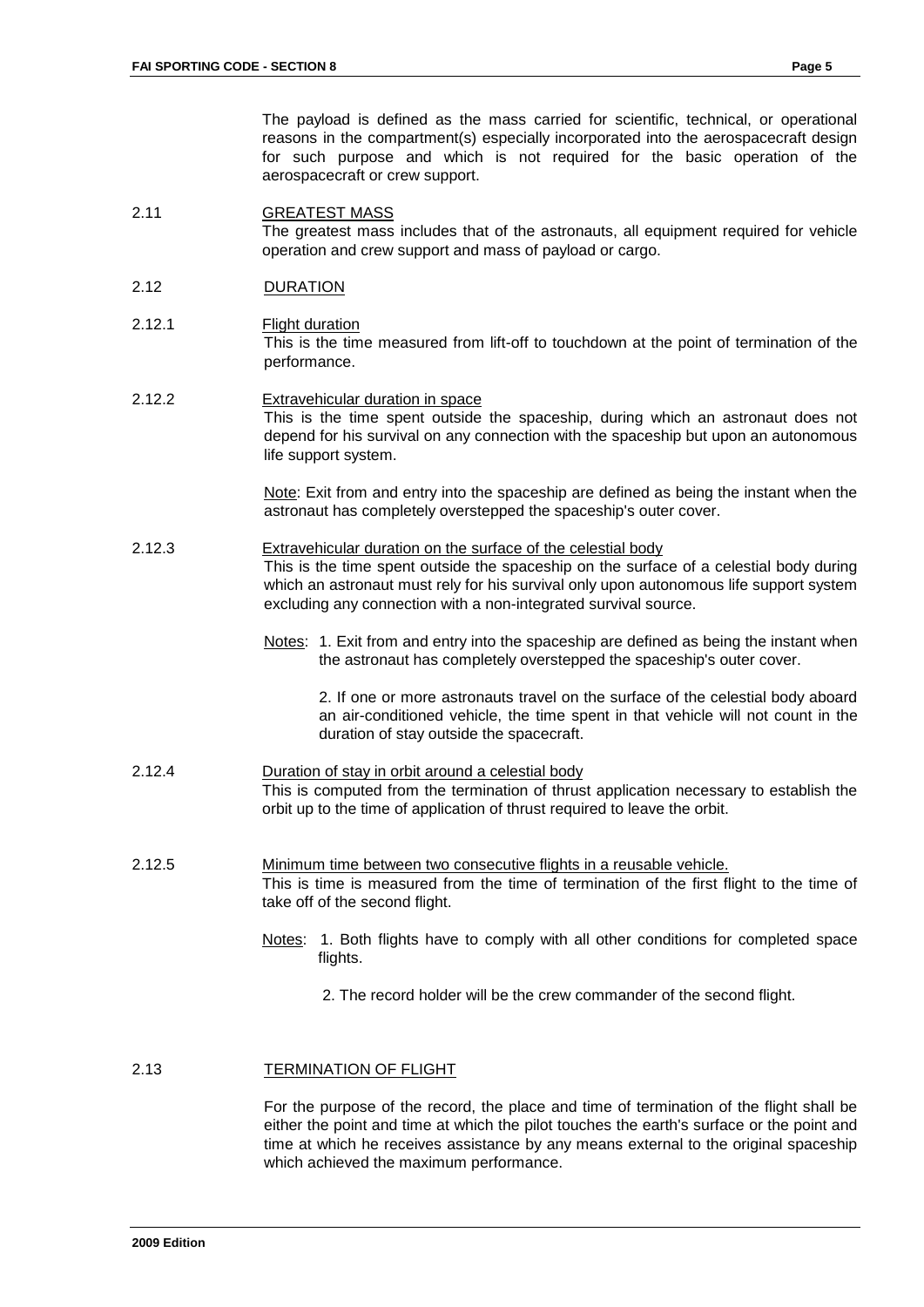Note : Temporary halts at non-manned space stations or places other than the planet Earth, either with the purpose of refurbishing the spacecraft or making repairs, are not considered termination of flight as long as all work is performed by the original crew, the same original crew resumes the mission, and no other human beings are involved.

#### 2.14 ASTRONAUT

The word "astronaut" may apply both to crew members and to scientific personnel aboard the spacecraft playing an active part in the mission during the flight.

#### 2.15 UNCOMPLETED FLIGHT

A flight is deemed to be uncompleted if :

- a) an accident occurs during the flight resulting in the death of any member of the crew within 48 hours or,
- b) any member of the crew definitively leaves the spaceship during the flight.

Note: In the case of space stations which qualify as spaceships under 2.16 below, 2.15 (b) above shall not apply.

#### 2.16 SPACE STATION

Any place outside the planet Earth built by humans and capable of receiving visits from astronauts or spaceships for the purpose of making repairs, refurbishing the spaceship or loading/unloading passengers, astronauts or cargo.

#### 2.17 MANNED SPACE STATION

Any space station which is occupied, continuously or otherwise, by one or more human beings for at least 30% of the year(s) in question. Any space station not fixed to a celestial body may qualify as a spaceship for the purpose of records.

#### 2.18 RECORDS - SPECIAL CONDITIONS

- 2.18.1 All flights must exceed an altitude of 100 km in order to qualify for records.
- 2.18.2 A new world record must exceed the previous one by 5% based on the respective definitions.
- 2.18.3 The pilot and crew must be inside the spaceship component at take-off and all of them must reach the place of flight termination alive.
- 2.18.4 The pilot and crew of an aerospacecraft shall remain inside the vehicle during descent and landing. For spacecraft any method of descent and landing is acceptable provided the method is described in detail in the pre-flight plan.
- 2.18.5 For the purpose of all records (in particular for duration and distance records) the flight will start at take-off place and time and will finish at termination of flight as defined above.
- 2.18.6 A mission is sub-orbital if each of its arcs of trajectory above an altitude of 100 km has a length of less than 40,000 km (in the non-rotating geocentric set of axes).
- 2.18.7 For the purpose of certification of a record for mass lifted, one shall take into consideration the mass measured in kilogrammes on the ground of the spaceship and its crew, and all the parts attached to the spaceship and carried to a maximum altitude. Those parts of the spaceship which serve to place it in orbit shall not be included in the mass, but those parts used for further flight of the spaceship shall be included.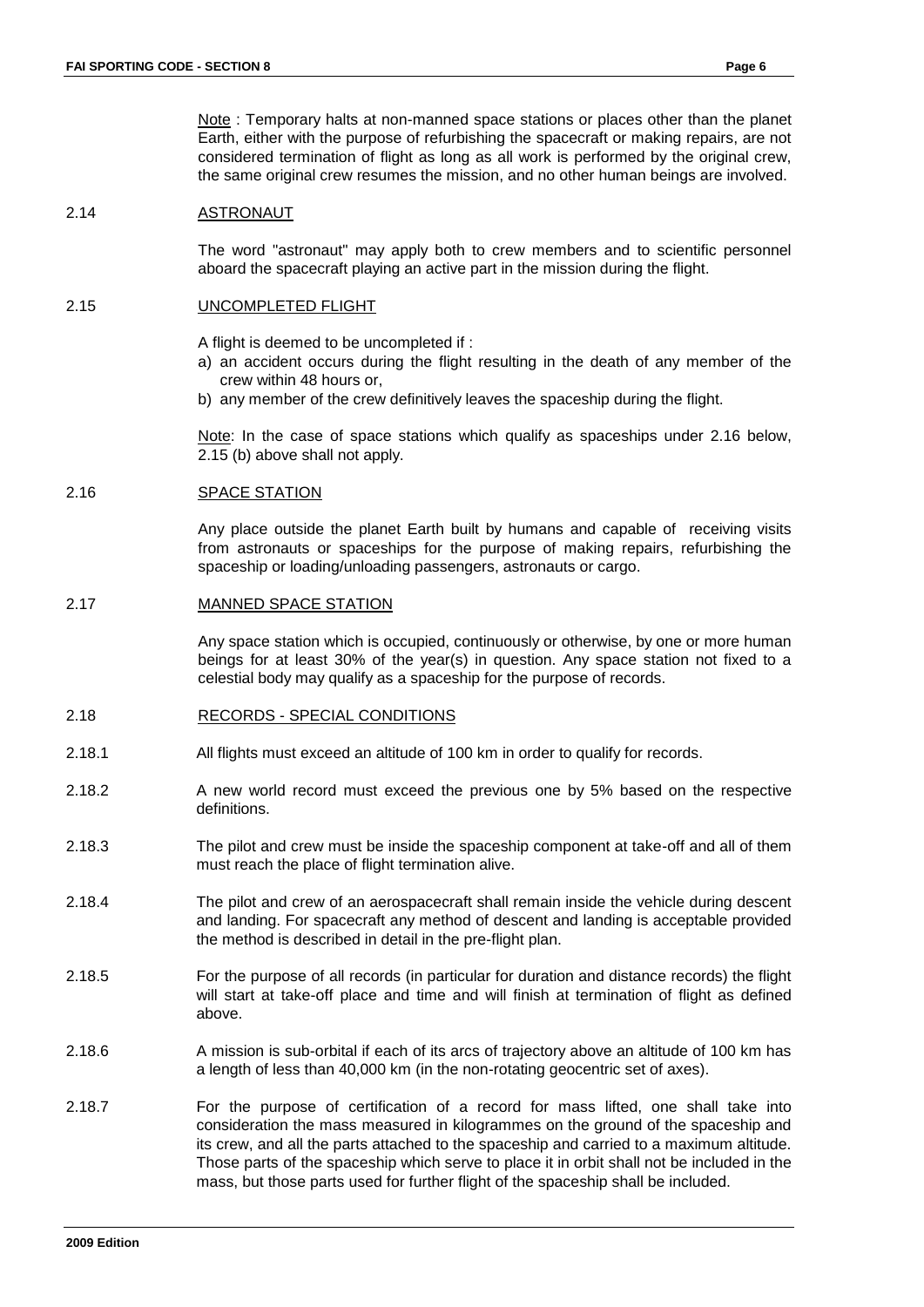2.18.8 For the purpose of certification of a record of mass assembled in space on linked flights, the assembled mass is defined as the maximum total combined mass reached at any moment while linked, including that of the astronauts.

#### 2.19 WOMEN'S RECORDS Women's space records may be set in any of the authorized categories in Chapters 3, 4 and 5.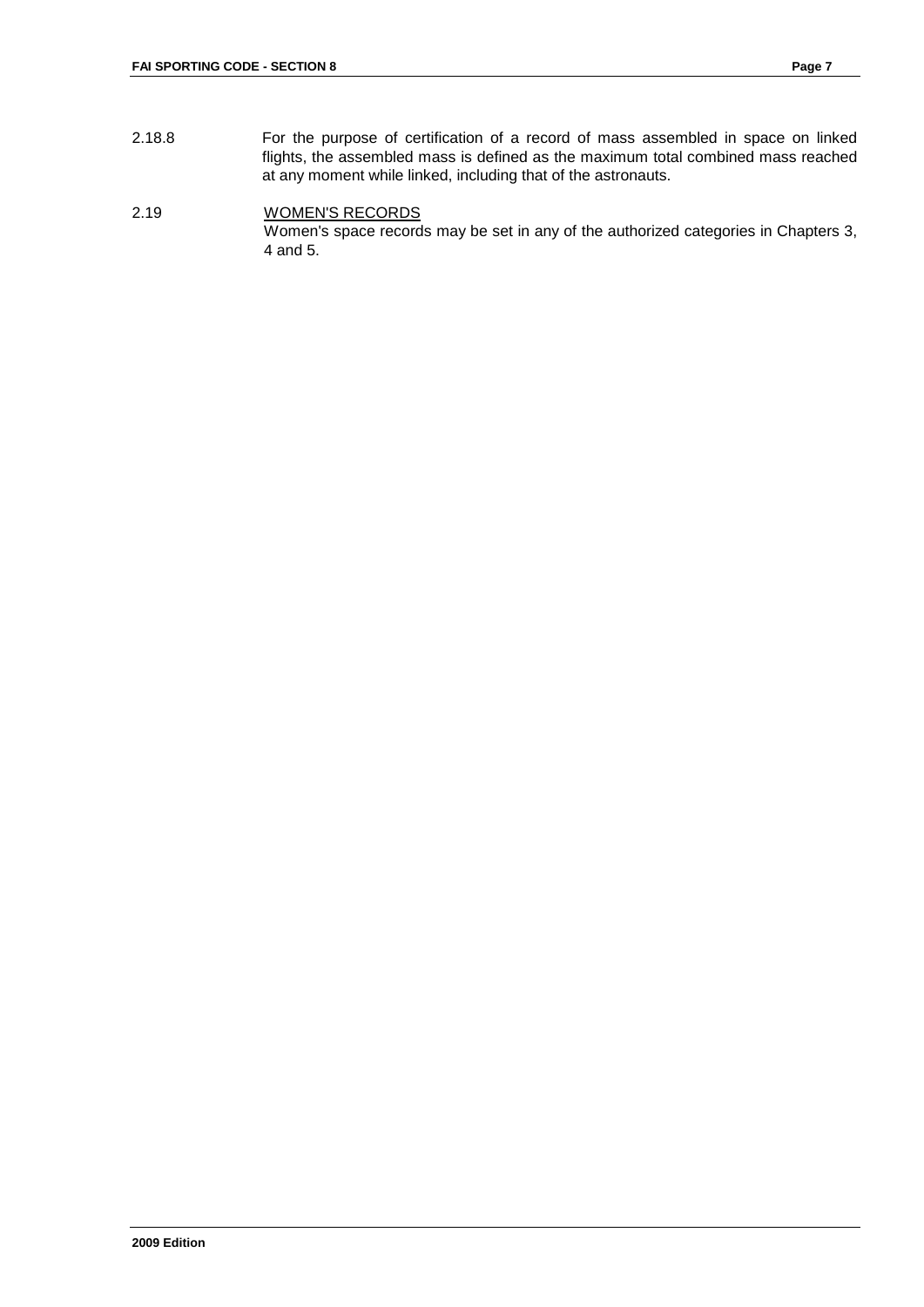#### **ABSOLUTE SPACE RECORDS**

- Note : These records will be listed in either Category K or P, as appropriate, and the best performance will be called 'absolute record' .
- 3.1 DURATION
- 3.2 ALTITUDE
- 3.3 DISTANCE TO EARTH
- 3.4 (*Content deleted 1996*)
- 3.5 GREATEST MASS LIFTED TO ALTITUDE
- 3.6 EXTRAVEHICULAR DURATION IN SPACE
- 3.7 (*Intentionally blank)*
- 3.8 ACCUMULATED SPACE FLIGHT TIME This concerns the total number of hours in space registered by one astronaut.
- 3.9 RECORDS OF MANNED LINKED FLIGHTS OF TWO OR MORE SPACESHIPS WITH CREWS BELONGING TO TWO OR MORE NATIONS Provided that the spaceships are launched from different countries and all the elements of the flight are manned during at least a part of the mission, the following records apply (to be listed in Category K unless all linked spaceships are aerospacecraft) :
- 3.9.1 Assembled mass of spaceships linked in flight.
- 3.9.2 Total duration of flight of spaceships while linked.
- 3.9.3 Maximum altitude while linked.
- 3.9.4 Distance travelled while linked.

Note: The record under 3.9.4 applies only to outer space missions, and shall be measured in the Galilean set of axes.

3.10 DISTANCE IN UNTETHERED FREE FLIGHT OF AN ASTRONAUT IN SPACE OUTSIDE A SPACESHIP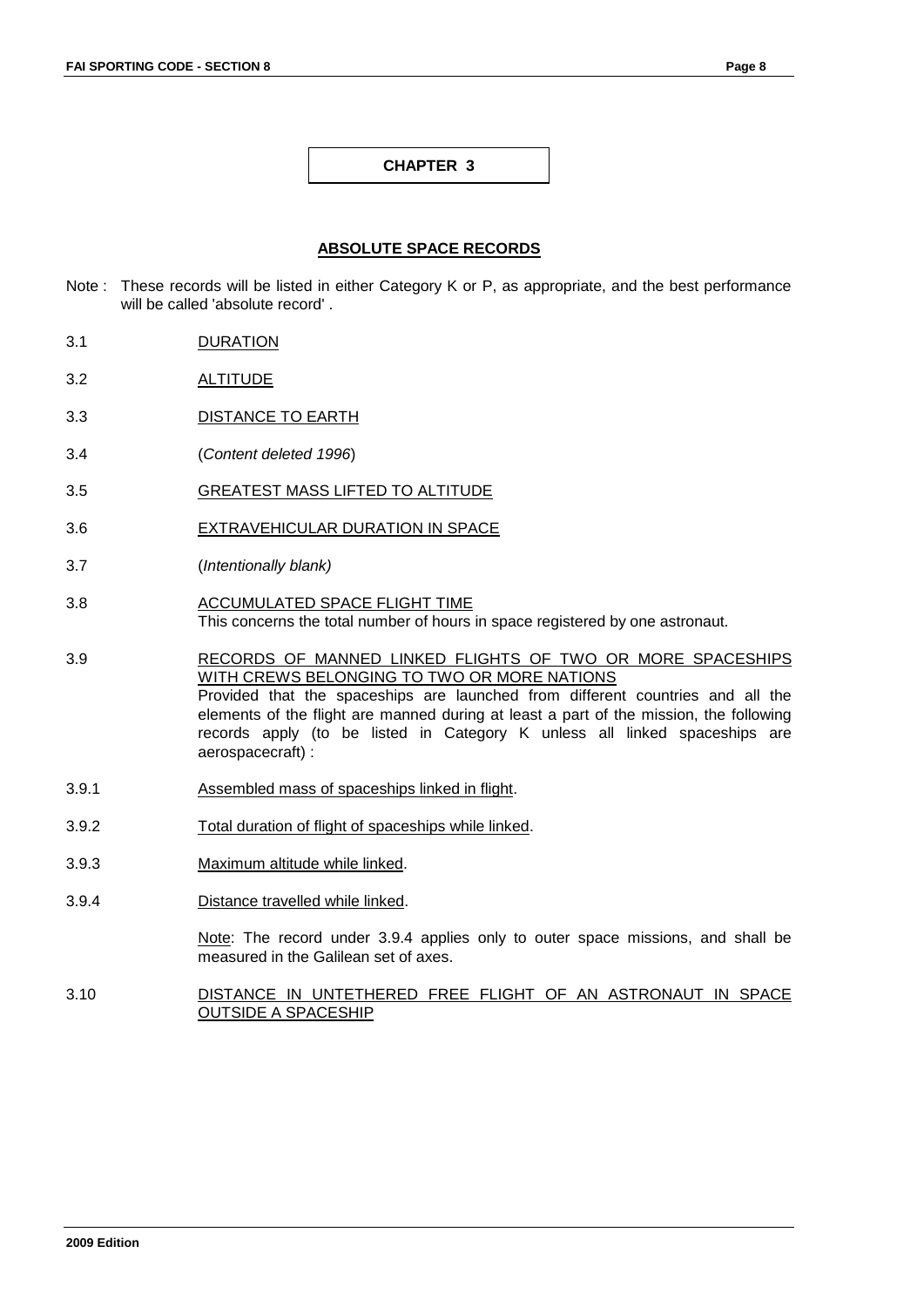#### **RECORDS FOR SPACECRAFT ONLY (CLASS K)**

(Note : For Spaceship Records, see Chapter 3)

#### 4.1 CATEGORIES OF MISSIONS

- K1 Suborbital Missions
- K2 Orbital Missions
- K3 Missions to Celestial Bodies

#### 4.2 CATEGORY RECORDS

4.2.1 K1 - Suborbital missions

Two categories of spacecraft :

- spacecraft with one astronaut ;

- spacecraft with more than one astronaut

for the following records :

- 4.2.1.1 Duration
- 4.2.1.2 Altitude
- 4.2.1.3 Greatest mass lifted to an altitude of 100 km
- 4.2.1.4 *Deleted 2008.*
- 4.2.1.5 Number of people in suborbital flight
- 4.2.1.6. Minimum time between two consecutive flights in a reusable vehicle.
- 4.2.2 K2 Orbital missions

Two categories of spacecraft :

- spacecraft with one astronaut ; - spacecraft with more than one astronaut
- for the following records :
- 4.2.2.1 Duration.
- 4.2.2.2 Altitude
- 4.2.2.3 Greatest mass lifted to orbit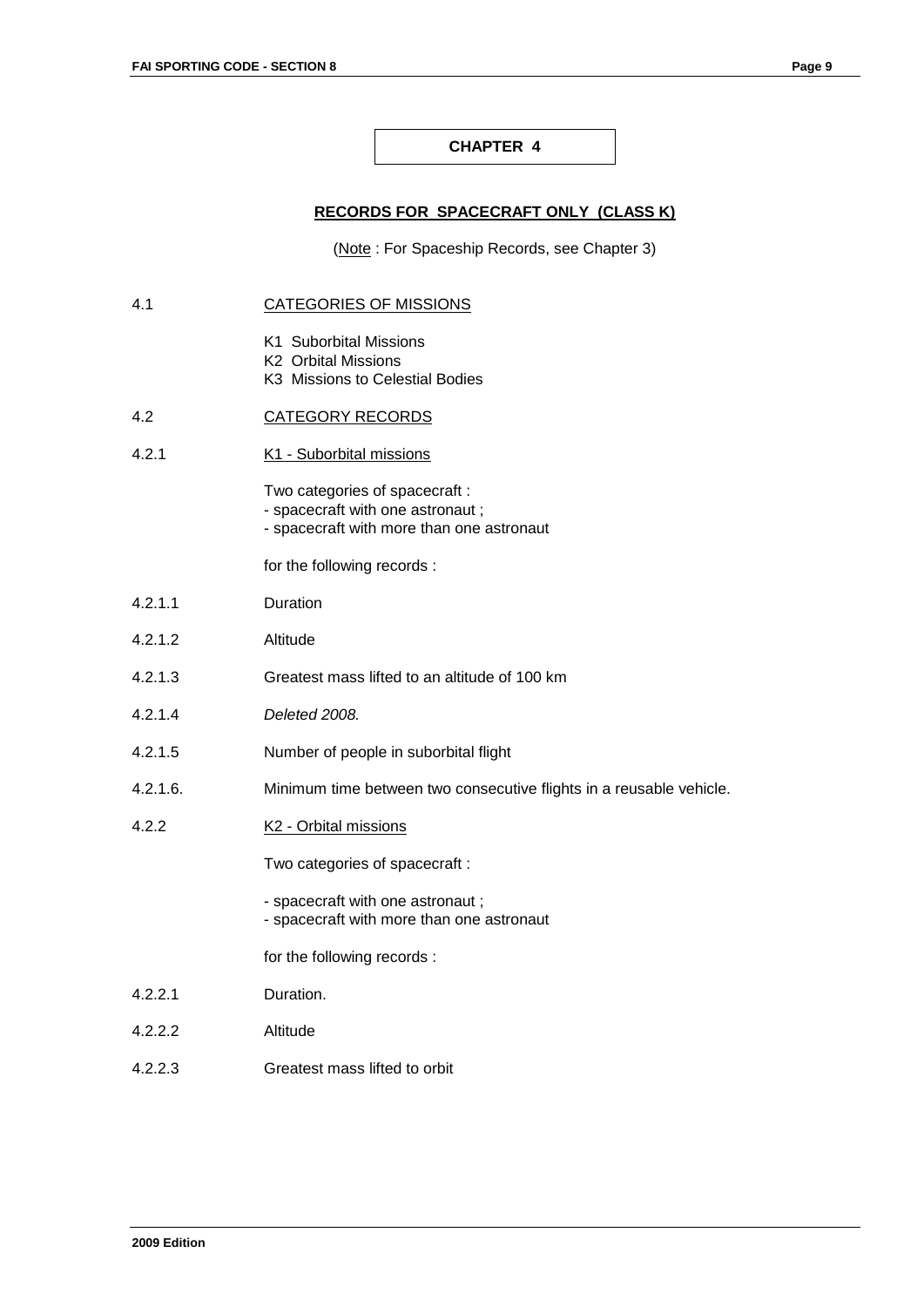4.2.3 K3 - Missions to Celestial Bodies Two categories of spacecraft : - spacecraft with one astronaut ; - spacecraft with more than one astronaut. for the following records : 4.2.3.1 Duration of stay on the surface of the celestial body. 4.2.3.2 Extravehicular duration on the surface of the celestial body by an astronaut. 4.2.3.3 Duration of stay in orbit around a celestial body. 4.2.3.4 Greatest Mass landed on the celestial body. 4.2.3.5 Distance covered on the surface of the celestial body. a) performance achieved on foot ; b) performance achieved by whatever means. 4.2.3.6 Duration of a complete mission to a celestial body with return, including duration of stay on the surface of the celestial body. 4.2.3.7 Greatest mass of non terrestrial matter lifted from the surface of the celestial body and taken back to Earth or to a manned space station.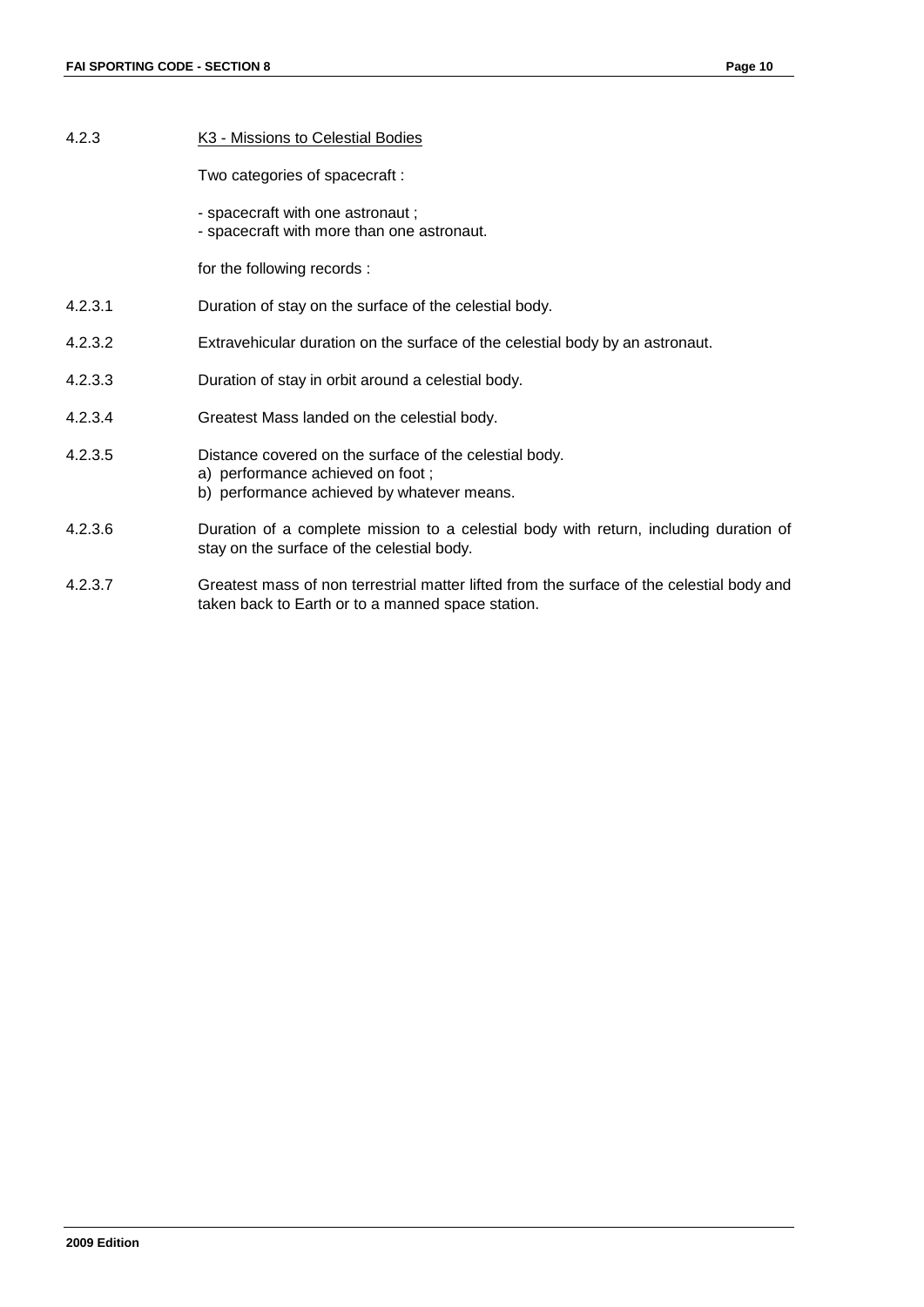#### **RECORDS FOR AEROSPACECRAFT ONLY (CLASS P)**

(Note : For Spaceship Records, see Chapter 3)

- 5.1 CATEGORIES OF MISSIONS
	- P1 Suborbital Missions
	- P2 Orbital Missions
- 5.2 CATEGORY RECORDS
- 5.2.1 P1 Suborbital Flights
- 5.2.1.1 Flight Duration.
- 5.2.1.2 Altitude above the Earth's surface with or without manoeuvres of the aerospacecraft.
- 5.2.1.3 Greatest Mass lifted to an altitude of 100 km
- 5.2.1.4 Distance:
	- a) Distance in near space
	- b) Distance travelled
- 5.2.1.5 Number of people in suborbital flight.
- 5.2.1.6. Minimum time between two consecutive flights in a reusable vehicle.
- 5.2.2 P2 Orbital Flights
- 5.2.2.1 Flight duration.
- 5.2.2.2 Altitude
- 5.2.2.3 Greatest Mass lifted to orbit.
- 5.2.2.4 *(Deleted 2009)*
- 5.2.2.5 Greatest Mass lifted to altitude by an aerospacecraft using air breathing propulsion system plus aerodynamic controls in a significant part of lifting trajectory.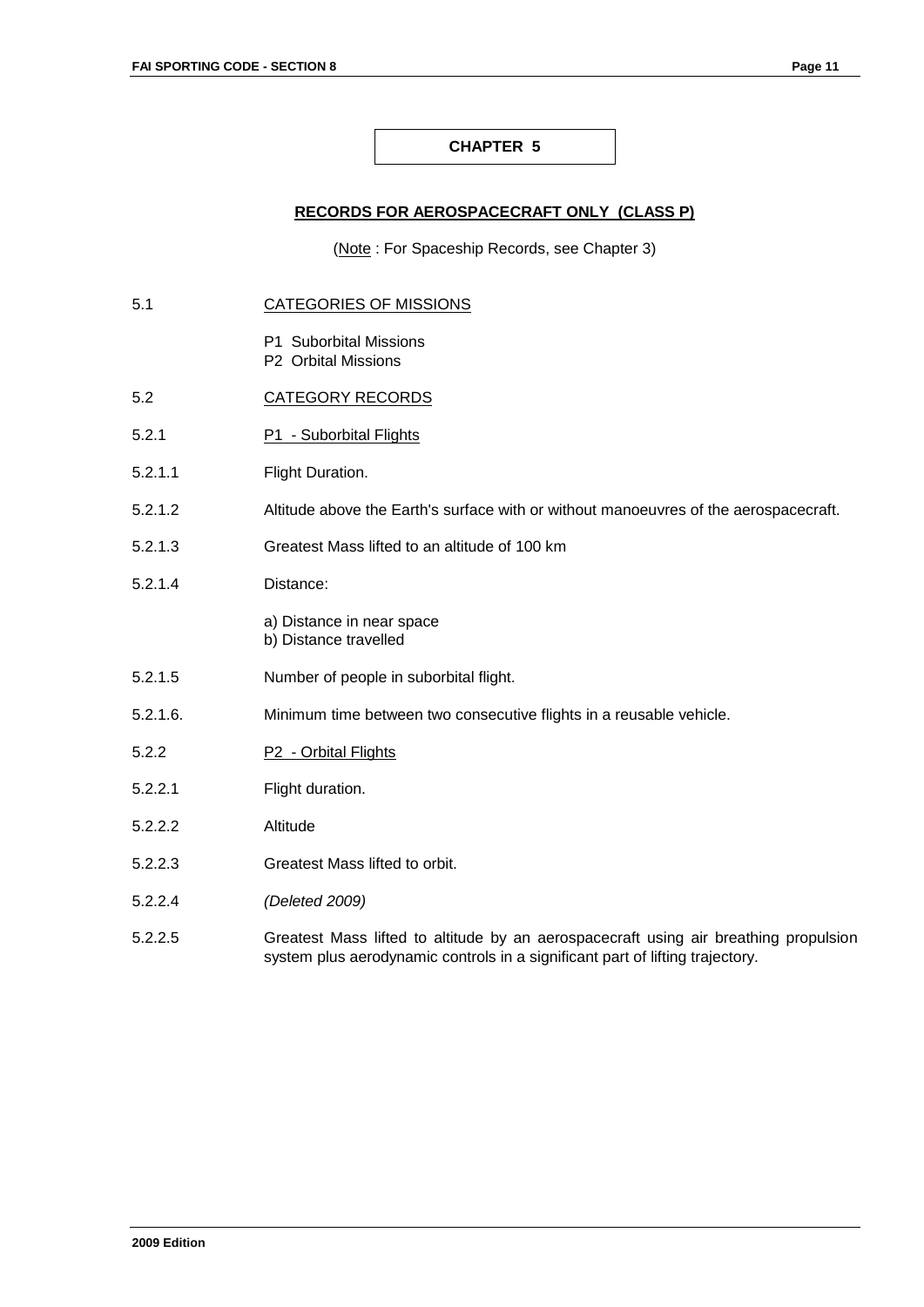#### **MEASUREMENTS**

#### 6.1 MEASUREMENT

The measurements required for an event may be made by any method sanctioned by the FAI.

#### 6.2 UNITS OF MEASUREMENT

The units of measurement used in the record file shall be based on the international system.

**CHAPTER 7**

#### **RECOGNITION OF RECORDS**

- 7.1 In order that a record performance be recognised for one of the classes of records mentioned above, a record file must be submitted to the FAI containing at least all the particulars described in Chapter 8.
- 7.2 The FAI will only concern itself with whether or not the conditions of any particular category or class of record have been met. However, the record attempt, in its entirety, must be verified as to accuracy by instrumentation, which must be sanctioned and approved by the N.A.C. concerned.
- 7.3 The N.A.C. of one country may seek the aid of another N.A.C. in order to obtain the appropriate measurements, as required for an official record.
- 7.4 A report giving the details of the record attempt must be included with the request for certification.